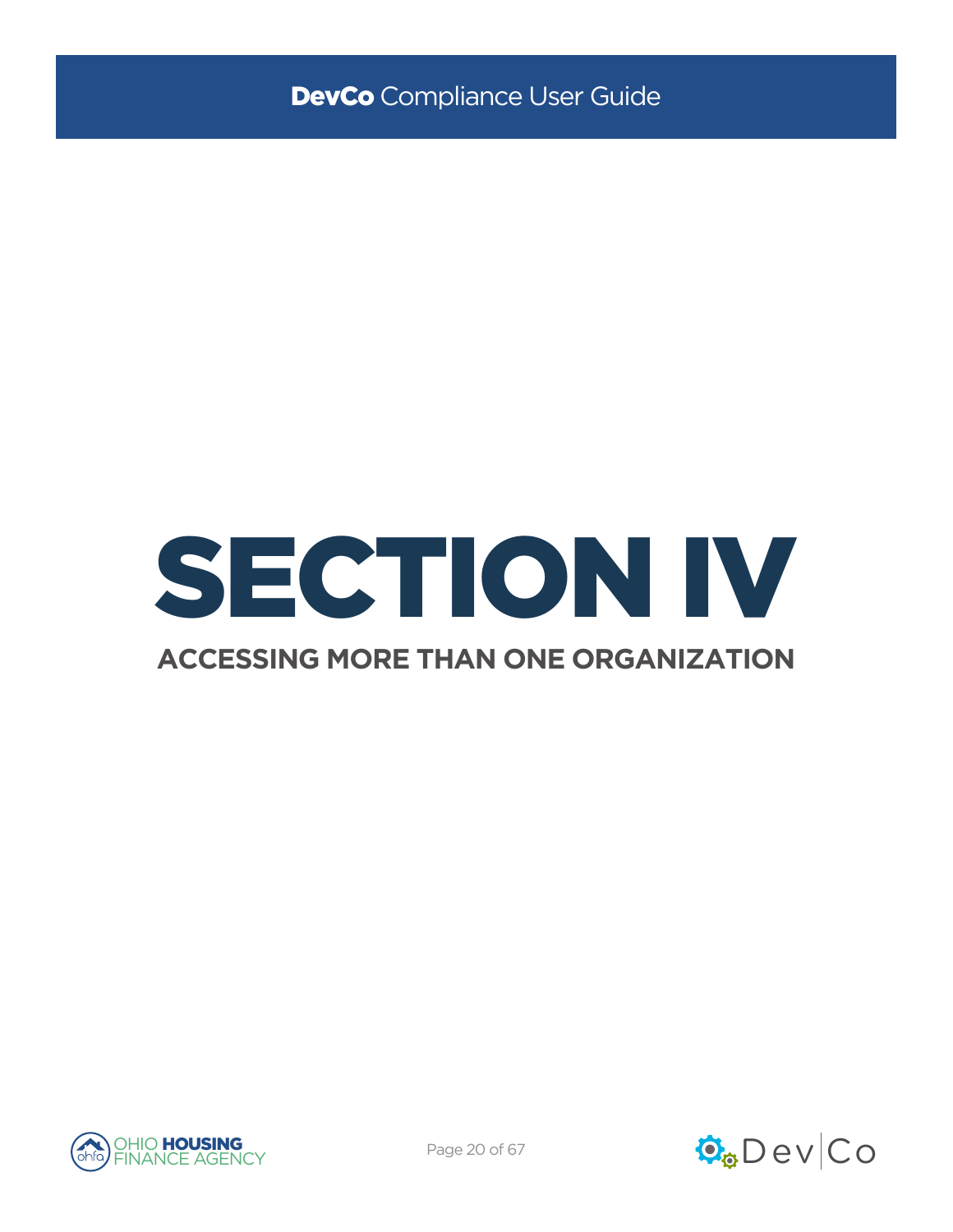# IV. ACCESSING MORE THAN ONE ORGANIZATION

• To be used when you are working at or affiliated with multiple organizations

## Step 1: Select: My Profile

| My Profile | Programs                                           |                                                                                                                                                                                                                                                                                  |
|------------|----------------------------------------------------|----------------------------------------------------------------------------------------------------------------------------------------------------------------------------------------------------------------------------------------------------------------------------------|
|            | Tenant Income Certification/Owner<br>Certification | This will allow a property manager to complete Tenant Income Certifications and Owner<br>Certifications for Housing Credit, HOME, OHTF, and other OHFA multifamily programs.                                                                                                     |
|            | <b>Progress Report</b>                             | This will allow the owner or developer to enter the progress report.                                                                                                                                                                                                             |
|            | My Organization                                    | Manage the information about your organization such as contact information, users,<br>partnerships, and partners.                                                                                                                                                                |
|            | My Profile                                         | Manage your profile including your password, contact information, your organization<br>information, and other information about your organization.                                                                                                                               |
|            | your profile screen on the 'My Organization' page. | Many features of the DevCo Online system are based your organization. In some cases, you may need to share your 'Organization Code'<br>with another organization or with someone in your organization who is registering as a new user. This organization code can be found from |

#### Step 2: Select: Request New Access

| <b>Return To Programs</b><br>Listing                                                                       | <b>Password Reset</b>                   |                                  | <b>User Access</b>                                                |
|------------------------------------------------------------------------------------------------------------|-----------------------------------------|----------------------------------|-------------------------------------------------------------------|
|                                                                                                            | <b>Current Password:</b>                |                                  | - Manage your organizations information and users-                |
| Return<br><b>Profile</b>                                                                                   |                                         |                                  |                                                                   |
| <b>User Details</b>                                                                                        | New Password:                           |                                  | Organization And Contacts Administrators - Date Granted: 4/2/2014 |
| <b>Request New Access</b><br><b>Change Organization</b>                                                    | <b>Confirm Password:</b>                |                                  | - View organization information and request new permissions-      |
| Organization                                                                                               | Set Password                            |                                  | Organization Viewers - Date Granted: 3/11/2014                    |
| Information                                                                                                |                                         |                                  |                                                                   |
| Users<br>Affiliated Organizations<br>Partnerships<br>Contacts<br><b>Bank Information</b><br>MOU Management | <b>Profile Details</b>                  |                                  | -Online Application Access for Developers Only-                   |
|                                                                                                            | <b>First Name:</b>                      | Amelia                           | Online Application Editors                                        |
|                                                                                                            | <b>Last Name:</b>                       | <b>Earhart (Test)</b>            | Online Application Viewers                                        |
|                                                                                                            | Organization:                           | <b>Earhart Properties (test)</b> |                                                                   |
|                                                                                                            | <b>Organization Address: 23 Test St</b> |                                  |                                                                   |
|                                                                                                            | City:                                   | Cleveland                        |                                                                   |
|                                                                                                            | State:                                  | OH                               |                                                                   |
|                                                                                                            | <b>Zip Code:</b>                        | 43215-6906                       |                                                                   |
|                                                                                                            | Telephone:                              | (614) 466-4385                   |                                                                   |
|                                                                                                            | Fax: (optional)                         | (000) 000-0000                   |                                                                   |
|                                                                                                            | E-mail:                                 | housinglocator@ohiohome.or       |                                                                   |
|                                                                                                            | Username:                               | housinglocator                   |                                                                   |
|                                                                                                            | Update                                  |                                  |                                                                   |
|                                                                                                            |                                         |                                  |                                                                   |

#### Step 3: Choose "Unlisted" under Organization drop down

| <b>Request New Access</b>                                                                                                                                                                                                                                                                                                                                          |  |  |
|--------------------------------------------------------------------------------------------------------------------------------------------------------------------------------------------------------------------------------------------------------------------------------------------------------------------------------------------------------------------|--|--|
| Please select the organization you are requesting access to and then check the box next to the type(s) of access you are requesting.<br>You should only request access to the program(s) that you are directly involved in. If you request access for a program that you are not<br>involved with, you may find that your request will be denied for all programs. |  |  |
| Organization: Earhart Properties (test)                                                                                                                                                                                                                                                                                                                            |  |  |
| Organizatic <mark> Earhart Properties (test)</mark><br>OHFA Test Organization, Ltd.<br>Unlisted.<br>Organization Code: 13032347CD30                                                                                                                                                                                                                                |  |  |



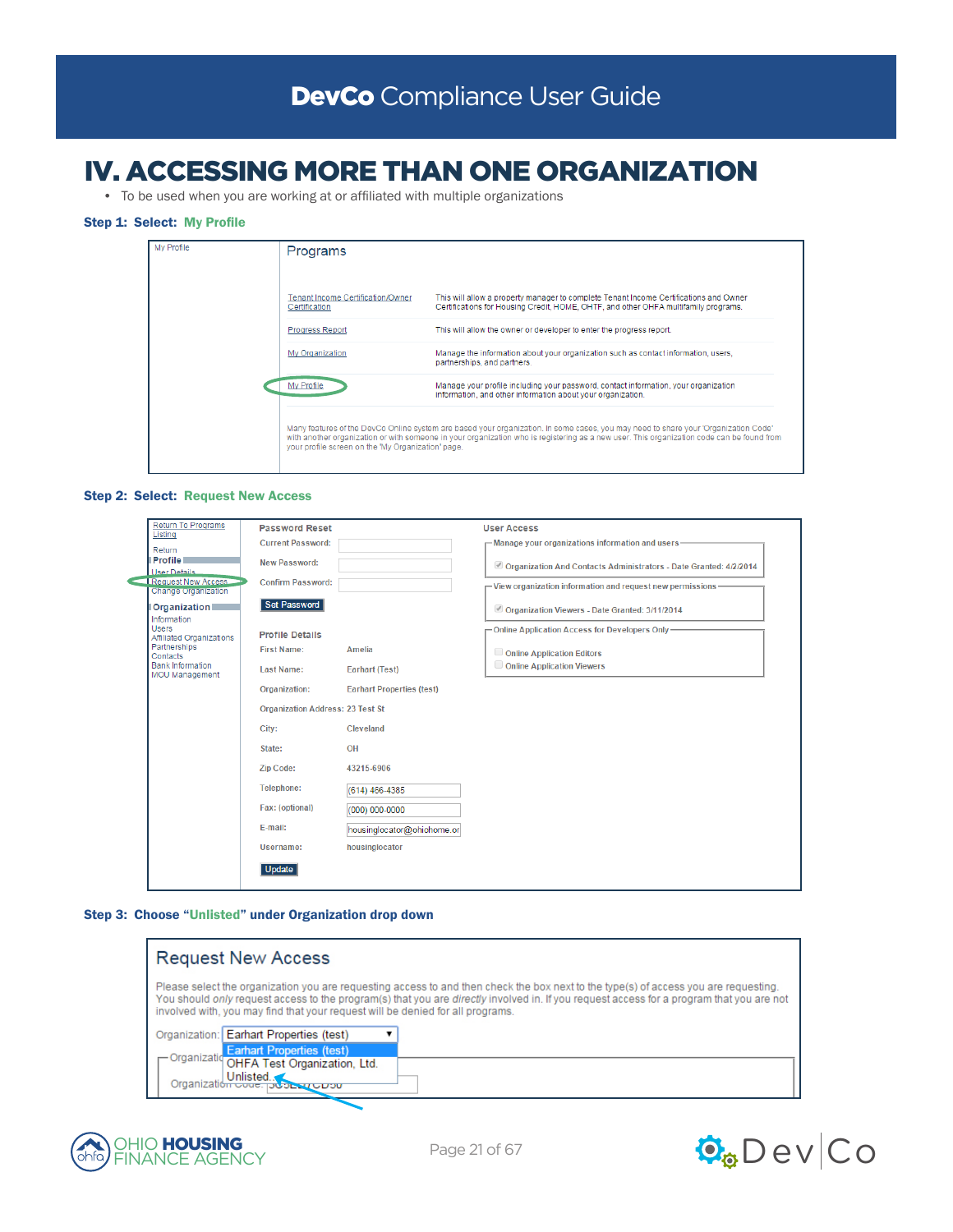### Step 4: Add in the Organization Code or fill in the Organization Details.

- The organization must be registered to move past this screen
- Use the organization code to request access
	- If you do not have your organization Code, checking the box for My Organization is not registered will enable you to request access to this project
		- **Enter Organization Details**

|                                         | <b>Request New Access</b>                                                                                                                                              |                                                                                                                                                                                                                                                                                                                                                                    |  |                                              |  |  |
|-----------------------------------------|------------------------------------------------------------------------------------------------------------------------------------------------------------------------|--------------------------------------------------------------------------------------------------------------------------------------------------------------------------------------------------------------------------------------------------------------------------------------------------------------------------------------------------------------------|--|----------------------------------------------|--|--|
|                                         |                                                                                                                                                                        | Please select the organization you are requesting access to and then check the box next to the type(s) of access you are requesting.<br>You should only request access to the program(s) that you are directly involved in. If you request access for a program that you are not<br>involved with, you may find that your request will be denied for all programs. |  |                                              |  |  |
|                                         | Organization: Unlisted                                                                                                                                                 |                                                                                                                                                                                                                                                                                                                                                                    |  |                                              |  |  |
|                                         | Organization Code: BAAFDD64D0<br>Load<br>My Organization is not registered<br>- Organization Details-                                                                  |                                                                                                                                                                                                                                                                                                                                                                    |  |                                              |  |  |
|                                         |                                                                                                                                                                        |                                                                                                                                                                                                                                                                                                                                                                    |  | When you click this<br>box, you can register |  |  |
|                                         |                                                                                                                                                                        |                                                                                                                                                                                                                                                                                                                                                                    |  |                                              |  |  |
|                                         | Organization Code: BAAFDD64D0                                                                                                                                          |                                                                                                                                                                                                                                                                                                                                                                    |  | the organization                             |  |  |
|                                         | Name:                                                                                                                                                                  | Spirit of St. Louis (test) LP                                                                                                                                                                                                                                                                                                                                      |  | by putting in the<br>correct information     |  |  |
|                                         | Address:                                                                                                                                                               | 250 Third Avenue North                                                                                                                                                                                                                                                                                                                                             |  |                                              |  |  |
|                                         | City:                                                                                                                                                                  | <b>Dublin</b>                                                                                                                                                                                                                                                                                                                                                      |  |                                              |  |  |
|                                         | State:                                                                                                                                                                 | OH                                                                                                                                                                                                                                                                                                                                                                 |  |                                              |  |  |
|                                         | Zip Code:                                                                                                                                                              | 43215                                                                                                                                                                                                                                                                                                                                                              |  |                                              |  |  |
|                                         | Telephone:                                                                                                                                                             | (323) 481-8103                                                                                                                                                                                                                                                                                                                                                     |  |                                              |  |  |
|                                         | Fax:                                                                                                                                                                   |                                                                                                                                                                                                                                                                                                                                                                    |  |                                              |  |  |
|                                         |                                                                                                                                                                        |                                                                                                                                                                                                                                                                                                                                                                    |  |                                              |  |  |
| Request the Manage<br>your Organization | - Access Types<br>Programs that you currently have an active request for will not appear in the list.<br>Annual Owner Certification and 8609 Access for Rental Housing |                                                                                                                                                                                                                                                                                                                                                                    |  |                                              |  |  |
| access type                             |                                                                                                                                                                        |                                                                                                                                                                                                                                                                                                                                                                    |  |                                              |  |  |
|                                         | Manage your organizations information and users                                                                                                                        |                                                                                                                                                                                                                                                                                                                                                                    |  |                                              |  |  |
|                                         | Online Application Access for Developers Only                                                                                                                          |                                                                                                                                                                                                                                                                                                                                                                    |  |                                              |  |  |
|                                         |                                                                                                                                                                        |                                                                                                                                                                                                                                                                                                                                                                    |  |                                              |  |  |
|                                         | Cancel<br><b>Next</b>                                                                                                                                                  |                                                                                                                                                                                                                                                                                                                                                                    |  |                                              |  |  |
|                                         |                                                                                                                                                                        |                                                                                                                                                                                                                                                                                                                                                                    |  |                                              |  |  |

- Check for errors in Organization info, If there are errors use the DevCo Helpdesk at <https://devco.ohiohome.org/devcoinquiries>
- Select: Access Types needed
	- If you select *Annual Certification and 8609 Access for Rental Housing* you can also request properties during this process
- Select: Next

#### Step 5: Enter your organizational role

- Choose your role from the drop down box
- Select Add
- Select Next
- You will see a receipt for your registration

| Manage your Organization Information |  |        |
|--------------------------------------|--|--------|
| Organization Roles                   |  |        |
| Owner                                |  | Add    |
| <b>Organization Role</b>             |  |        |
| Owner                                |  | Remove |
| Cancel<br><b>Next</b>                |  |        |

Return Your registration information has been submitted and is being processed. An email notification will be sent to you upon approval or denial. Please be aware that your request may take up to 3 business days to be processed.